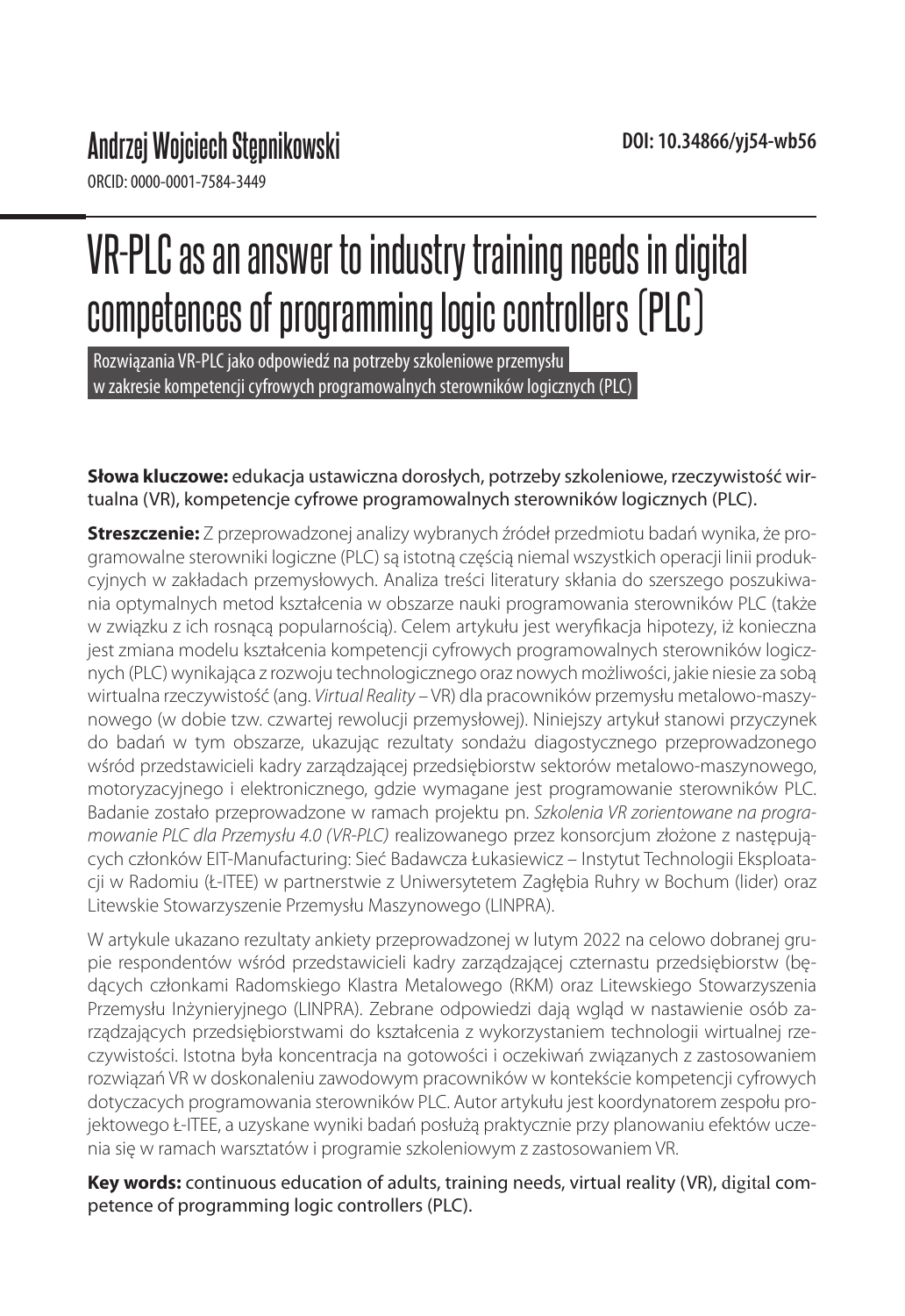**Abstract:** Analysis of selected sources of the subject of research on PLCs show that they are an important part of any automated shop floor operations across all manufacturing industries. To better prepare industrial professionals for the challenges of the digital transformation up- and reskilling of their existing workforce is essential. Literature analysis show that there is a need for broader searching of optimal educational methods in the area of digital competencies of programming logic controllers (PLC), also in the aspect of their growing popularity. The aim of this article is to verify hipotesis that there is a need to change the model of shaping digital competencies of PLC programming occurring due to technological development and new possibilities that Virtual Reality bring for metal-machinery industry workers (in the context of Industry 4.0). For that this article aims to be initial contribution to research in that field showing results of diagnostic survey conducted among managers of companies from branches of metalmachinery, automotive and electronics where is a need of PLC programming. This research was undertaken within the project PLC-Centered VR-Training for Industry 4.0 (VR-PLC)<sup>1</sup> realised by consortium consisted of fallowing EIT-Manufacturing<sup>2</sup> members: University of Ruhr-Bochum (leader) and Lithuanian Engineering Industry Association (LINPRA) and Łukasiewicz Research Network - Institute for Sustainable Technologies (Ł-ITEE)<sup>3</sup>. This article shows results of a survey conducted on group of respondents (Łobocki 2011, pp. 175) in February 2022 among fourteen managers of industry companies from Poland and Lithuania. Answers collected from enterprises associated within Radom Metal Cluster (RKM) and Lithuanian Engineering Industry Association (LINPRA) gave us an insight to companies readiness and expectations connected with the use of VR in employees vocational upskilling. What mattered was the focus on readiness and expectations connected with the use of VR solutions in workers professional upskilling in the context of digital competncies of programming logical controllers PLC. Author of this article coordinates Ł-ITEE team in VR-PLC project and gained results of research will be applied practically while planning learning outcomes designed for workshops tob e conducted for industry workers in Poland and Lithuania with the use of VR headsets.

## **Introduction**

PLCs are an important part of any automated shop floor operations across all manufacturing industries. They are frequently used not only in industry automation and OEM machinery sector (79%) but also in food industry (70%), automotive (69%), chemistry (53%), energy (48%) and building automaton (41%) or transport (31%) [IRA 2021, pp. 15]. For better preparation industrial professionals for the challenges of the digital transformation up- and reskilling of their existng workforce is essential. For that VR-PLC project aims at creation of comprehensive workshops on the role of PLCs and industrial automation with regards to Industry 4.0 and bringing initial knowledge and skills in that field. For that, existng training PLC standards will be augmented with virtual representation (so called digital twins), enabling remote and simulated workshops. Through a train-the-trainers approach professionals develop the skills necessary to drive innovation in their companies.

<sup>1</sup> Source: https://www.lde.ruhr-uni-bochum.de/vrplc/ [access: 11.03.2022]

<sup>&</sup>lt;sup>2</sup> European Institute for Innovation and Technology (EIT) – Manufacturing, source: https://eitmanufacturing.eu.

<sup>3</sup> Source: https://plaza.eitmanufacturing.eu/PROMISE/PRIVATE/PLAZA/my\_plaza.aspx [access: 18.03.2022]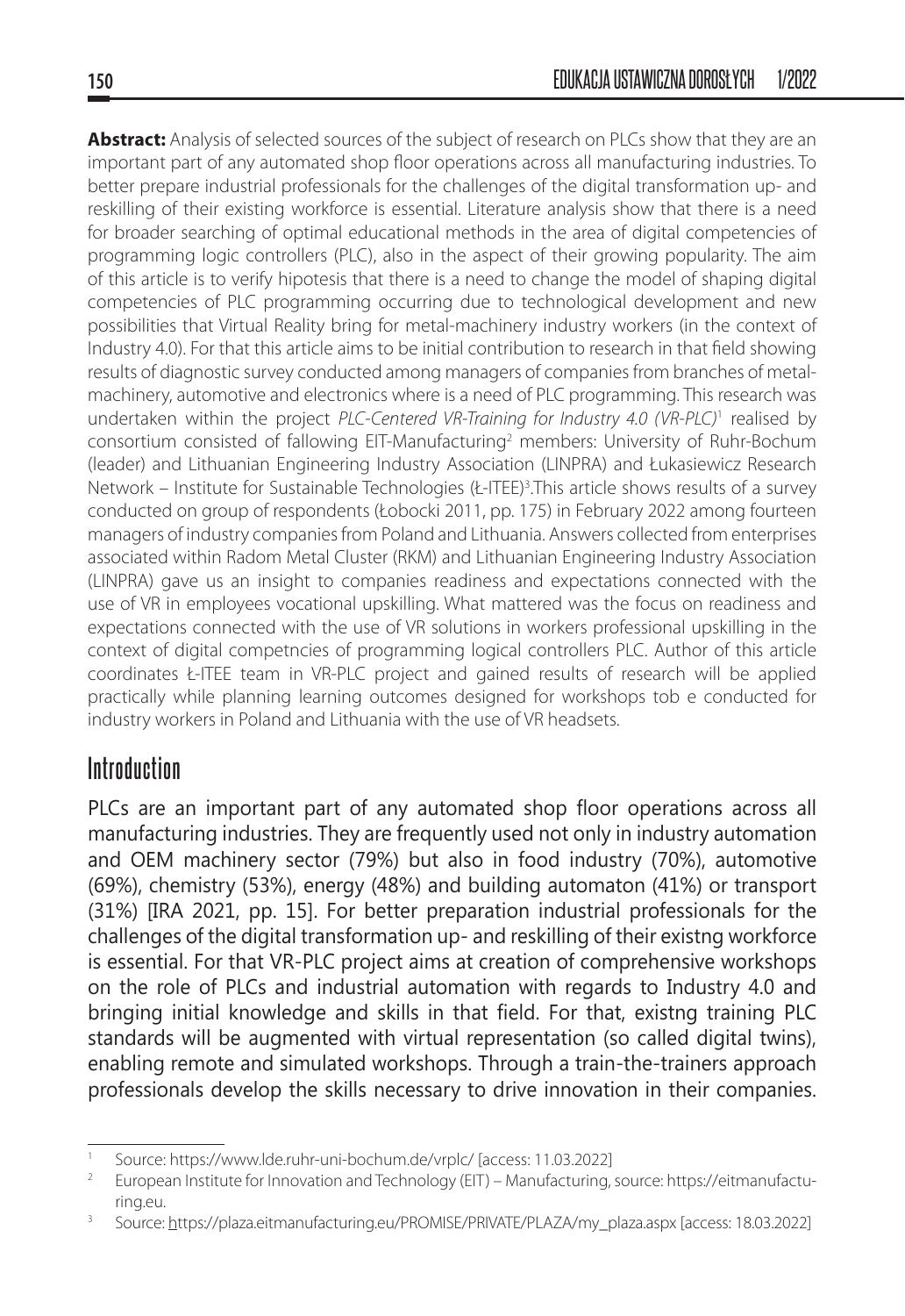Teaching communication and soft skills in the VR environment is a purpose of Ł-ITEE next EU project called (in short) COViR, financed from Erasmus+ programme<sup>4</sup>.

We can also observe that there is higher demand for PLC/PAC with distant access through PLC to all devices in machine (IRA 2022, pp. 14). VR/AR solutions will be popularised in industry (…) enabling conduction of comfortable trainings. VR training market in Poland is however only in the early phase of growth. There are only singular companies delivering such VR solutions (IRA 2022, pp. 21). In the VR-PLC and its continuation (VR-PLC Trainers) we want to explore possibilities of PLC programming education with the use of Virtual and Augumented Reality.

Through a train-the-trainers (TtT) approach professionals develop the skills necessary to drive innovation in their companies. TtT has great learning retention estimated for about 80–90% relatively high are also assessed VR solutions – at the level of 75% (Stępnikowski A. 2022). Mixing those methods can lead us to great educational results. That is why our institute together with partners from Germany and Lithuania have undertaken project funded from European Institute for Innovation and Technology (EIT-Manufacturing) called PLC-Centered VR-Training for Industry 4.0 (VR-PLC) and is planning to submit continuation for VR-PLC trainers.

Working with PLCs is becoming an even more important skill for shop-floor workers in the context of digitalization and Industry 4.0. In this projected an international consortium consisting of Ruhr-University Bochum, Łukasiewicz Institute for Sustainable Technologies (Ł-ITEE), and LINPRA, the engineering and technology industries association of Lithuania, builds a workshop format for up-skilling of these workers on virtual PLC techno-educational stands to make them and their companies ready for the digital transformation.

Important elements of that VR-PLC project are about attractive way of learning such as use of gamification and open badges given by the consortium and EIT-Manufacturing. Gamification gives to learners (feeling of) control, feedback, sense of achieving goals (progress) and collecting badges.

## **Assumptions for the research on the learning PLC programming**

Even before the corona period, companies had strong incentives to invest in automation to remain competitive in a changing world of work, most of which led to the vanishing of middle-skill occupations. In the post-corona period, such motives will be stronger, as businesses will aim to gain a competitive Edge through offering pandemic-proof work environments, services and products. Up- and reskilling of workers is essential both for the individuals and their companies to continue innovation and tackle the digital transformation. VR-PLC education has the potential to break down the huge barriers that traditional learning has always

Source: https://covir.eu [access: 28.02.2022]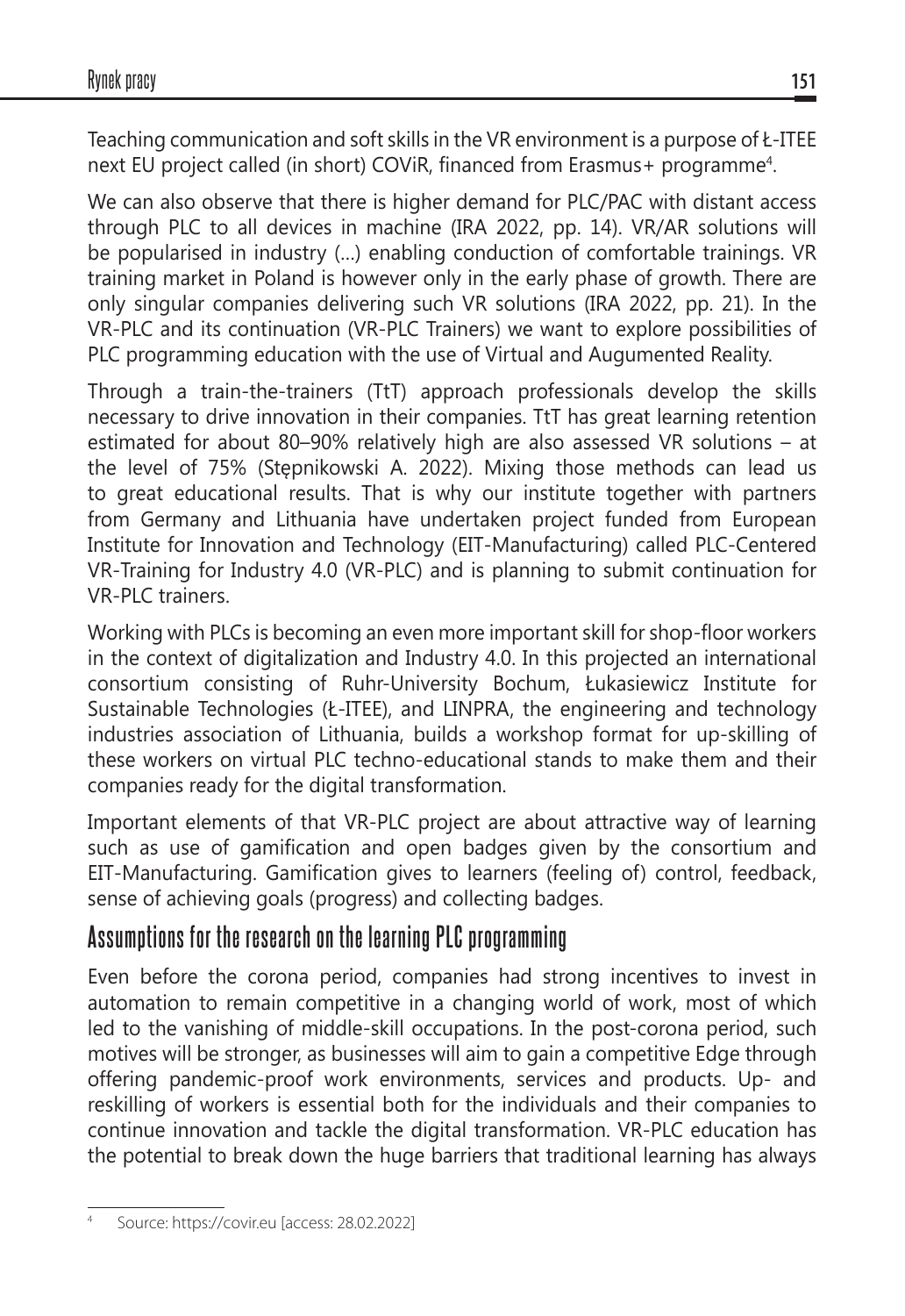struggled with which is even increased by the pandemic), through experiental learning. LITEE has developed PLC stands for upskilling of industrial professionals in six variants. Together with a teaching methodology and learning content these stands teach Polish professionals on PLC programming on different use-cases like liquid level and pressure control. This project will expand the available research content to cover topics necessary for Industry 4.0, like the OPC-UA communication standard and connecting PLCs to the Internet of Things. To broader the impact and remove the necessity to have physical access to the PLC stands this project builds a digital twin of the stands that can be viewed and interacted with in the Virtual Reality. All learning content and access to the virtual test stands will be made available to the EITM GLP. To streamline the process for further VR workshops in EITM workshops the implementation will be kept highly modular. Future projects can then build upon and extend these building blocks to ensure a consistent, high-quality experience. The innovative, highly accessible VRPLC platform will create a new market for interactive vocational and continuing education enabling acquiring vocational and digital competences.

Arguments for the research on the learning PLC programming are expressed by branch experts ia. in *Automation Market Informant* (IRA) being a special attachment to "Automation, parts and applications" (APA), they include:

- 1) **Growing PLC popularity** even in the age of COVID-19 pandemia, where we can still witness constant development and increase of needs for PLCs. COVID has fostered automation of production processes and it is observed with declared greater financement for automation plans and increase of interests in automation and robotics (IRA 2022, pp. 12);
- 2) there is **higher demand for PLC/PAC with distant access** through PLC to all devices in machine (IRA 2022, pp. 14);
- 3) **VR/AR solutions will be popularised in industry** (…) enabling conduction of comfortable trainings. VR training market in Poland is however only in the early phase of growth. There are only singular companies delivering such VR solutions
- 4) **global sales of VR/AR devices will increase volume** in the next years above the level of 25 mln pieces annually (IRA 2022, pp. 21–22).

## **Results of the survey**

According to newest survey for managers from industry conducted within the EIT-M project "VR-PLC" in February 2022 in Radom (Poland) we can define some shortages and needs from the metal-machinery sector, mainly SMEs. South part of Mazovia region is a traditional cradle of that branch and here, in the city Radom and around it Radom Metal Cluster (RKM) is functioning with 32 members and partners. Representatives from medium and high level managers of eight RKM companies (25% of members) have filled up this survey on the PLC trainings. According to that survey results (Metal Cluster Survey – MCS 2022) we can say that:

1) companies mainly think about workers future skills mainly when it goes to technological development, increase of quality demand and of competition (93%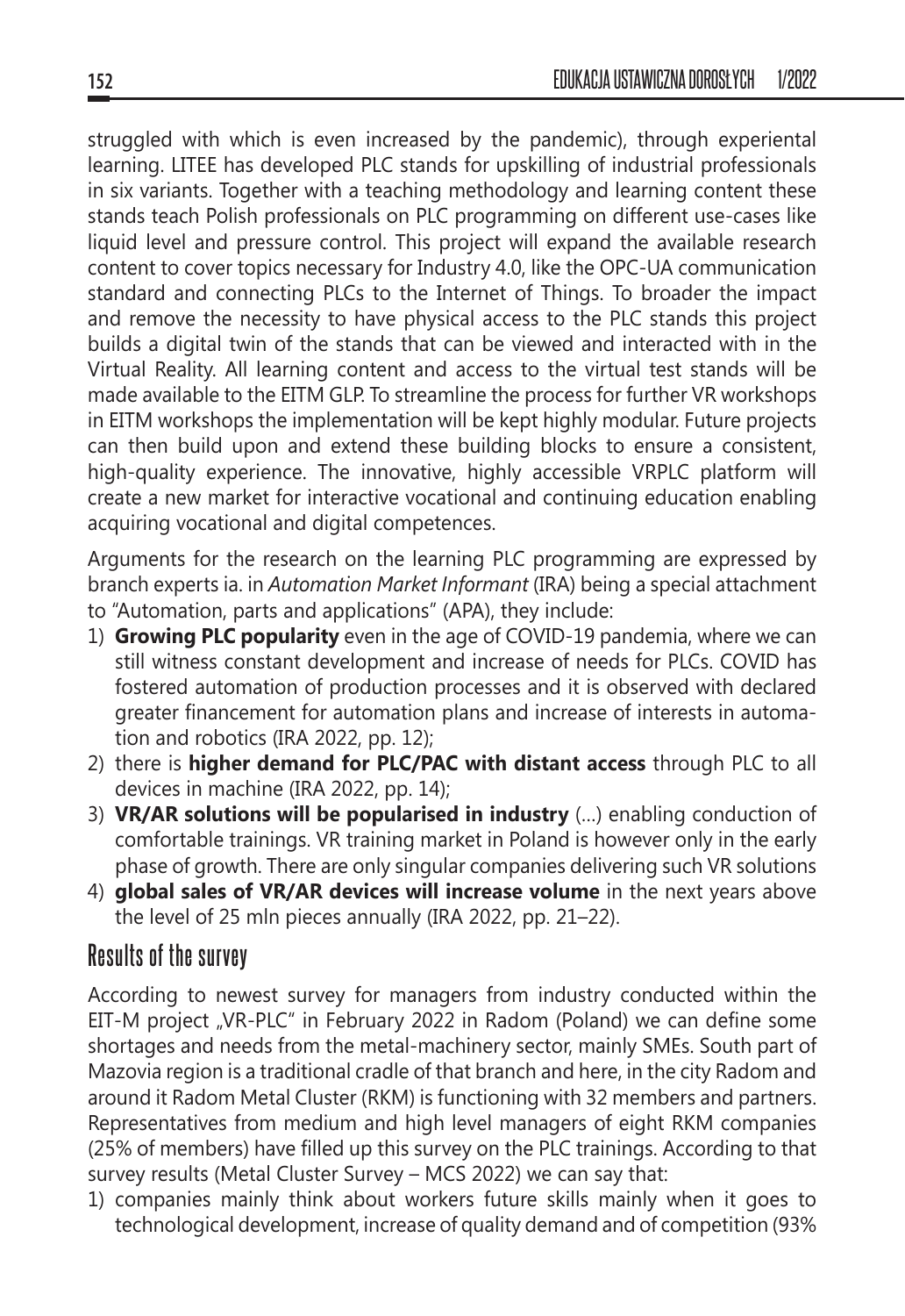each). Other factors contributing to that are: changed customers demand and increasing product complexity (both 86%). Among 7 factors the less indicated one was company growth (42%) and applying legal norms and standards.

- 2) Key sources of information about employees training needs are taken from: individual/personal contacts (86%, in Poland 94%), suppliers trainings/information (78%, in Poland 88%) and trade fairs (78%). Among 9 information sources the less indicated ones were: other employees (64% in general, while in Poland 86%), Internet (57%), social media (28%) and abroad visits (36%, while in Poland 63%).
- 3) There some **employees already engaged** in informal on the job trainings (86%) and sector-specific trainings – often offered by producers (78%) and e-learning (58%, in Poland 77%). Among 8 forms of employee engagement in trainings **the less indicated one was trainings with the use of VR (used only by 16%, namely by two companies). That is to be connected with answers for another question regarding problems with training offers** where we can see that in most cases trainers are theorists (71%), subject of trainings is not adequate to the needs (71%) and training costs are too high (64%). Fallowing that managers indicate that there are no proper training possibilities (63%), too much technological requirements (43%) and it takes too much effort to go to the training (28%).
- 4) Managers from industry indicate that in the future, in the context of workers trainings they would desire fallowing forms of training and upskilling: sector specific courses, including those offered by producers (86%) and informal trainings on the job (86%), than there is e-learning (78%, in Poland 86%), personal – soft skills (71%) and language courses (both 71%). For employees it would be also interesrting to participate in the **trainings with the use of VR (64%) and initial vocational trainings**. In the case of VR-PLC TRAINERS we will try to cover those most important areas like essence from producers trainings in form of advanced PLC programming nuggets together with soft-skills and VR issues that will be integrated into Training of VR-PLC Trainers programme.
- 5) **The less desired training/educational forms** were long-lasting formal vocational upskilling (over 1 year courses in schools) mentioned by 50% and lectures with only 21%.
- 6) Regarding the **specific training needs and knowledge required for programming PLCs and Industry 4.0** managers indicated that the most desired ones are: assessment oft he technical efficacy of mechatronic systems and devices (78%), using service manuals and documentation (71%) and interpreting of PLC  $instructions - so called$  "basic instructions" (64%). Next topics were indicated by 57% managers regarding the way of locating damages in mechatronic systems, connecting existing mechatronic systems with the Internet of Things. Half of managers pointed out neccessity of trainings in the field of using software for programming mechatronic devices.
- 7) In the potential situation of flexible access to free of charge PLC trainings managers would be eager to send most employees (around 10) for trainings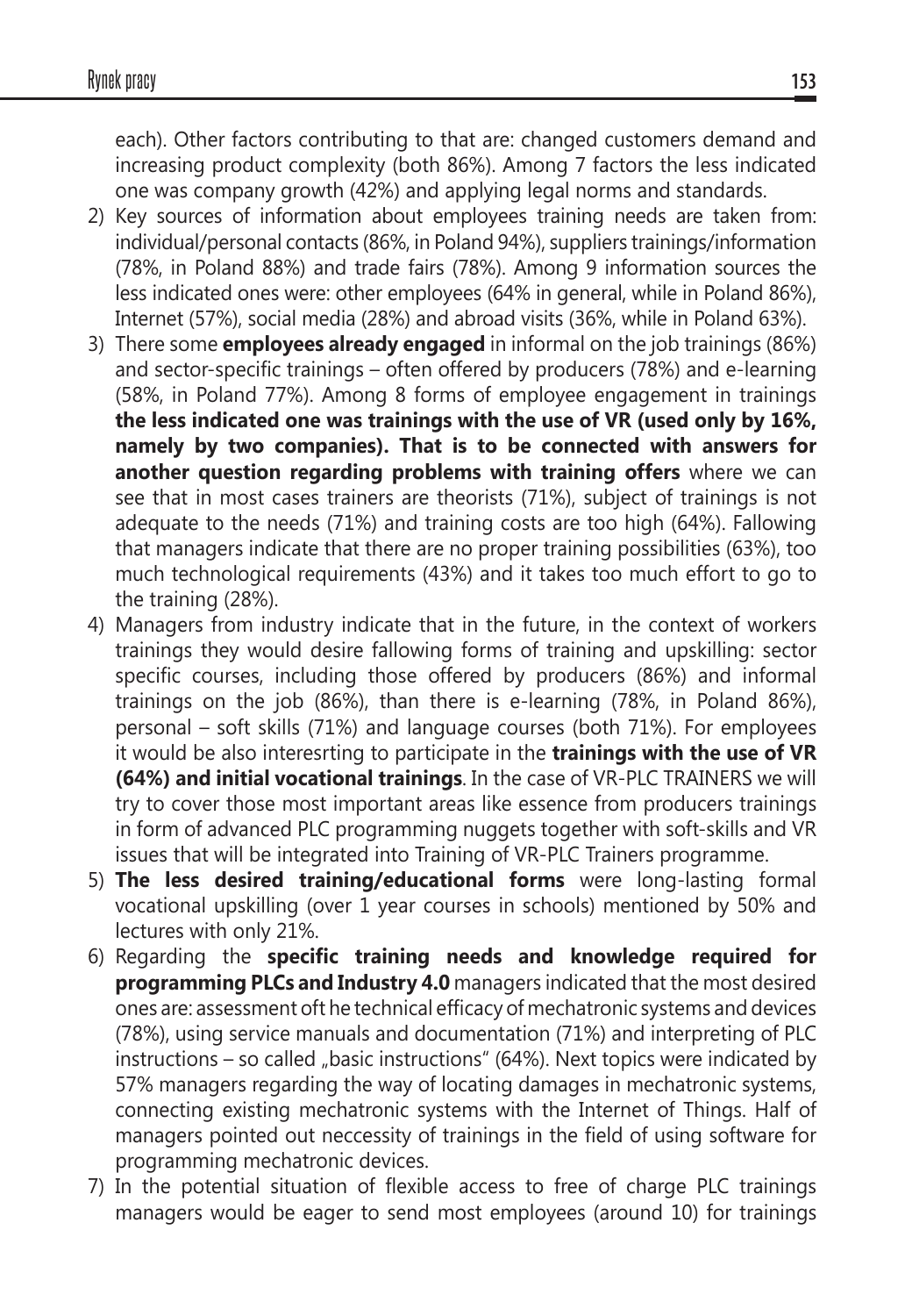regarding the functioning and use of basic instructions (71%) and on the topic of verification of the correctness of functioning of programmes for mechatronical devices (66%). On the 3rd place they've pointed out equal willingness (63%) to send workers for trainings on:

- a) software use in programming,
- b) modification of programmes for controlling mechatronical devices based on "assumption graph" of desired processes and
- c) localisation of damages in mechatronical devices and systems
- d) connecting existing mechatronic systems tot he IoT.

The importance of trainings/upskilling of workers in the field of PLC programming industry managers have indicated mostly employees aged between **25–45 years old (78%) and 19–24 years old with 71%** on average but surprisingly 78% indications were made alone in Polish companies. Polish specificity was also visible with regard to apprentices aged 15–18 years old indicated by 55% managers in Poland but in the same time charcterised with very low (lack of) interest in Lithuanian companies, probably due to weaker traditions of employing juvenile workers (apprentices within so called dual system). Significantly smaller indications were pointed for employees aged **46–60 years old with 42%.** Only one company (7%) have indicated that is willing to upskill workers aged 60+ (precisely in the scope of 60–65 years old).

Few managers gave also additional comments mentioning that: "such VR PLC trainings" (..) "*can be useful for workers*" and that "*VR solutions in the process of learning the programming or even testing software for developing real machines are very desired technology*.

## **Summary and main discoveries of the MCS survey**

Conducted survey is the pioneering venture in scale of East European countries but it is expected that many others will fallow as it is foreseen that in the next years global sales of VR/AR devices will increase volume above the level of 25 mln pieces annually while VR trainings markets are only at the early phase of growth with only singular companies delivering such virtual/augumented reality solutions. All that tendencies show that VR/AR trainings should be explored in a broader range and that explains the need for in-depth researches in that area.

Managers from industry companies of metal-machinery, automotive and electronical branches from two countries (7 companies each) have confirmed that:

- There is no interest for long-lasting formal-school based courses;
- Employers look for cheap and flexible trainings that are not overloaded with theory;
- There is a gap in the field of VR trainings (they are not in the offer and are not recognized yet by employess);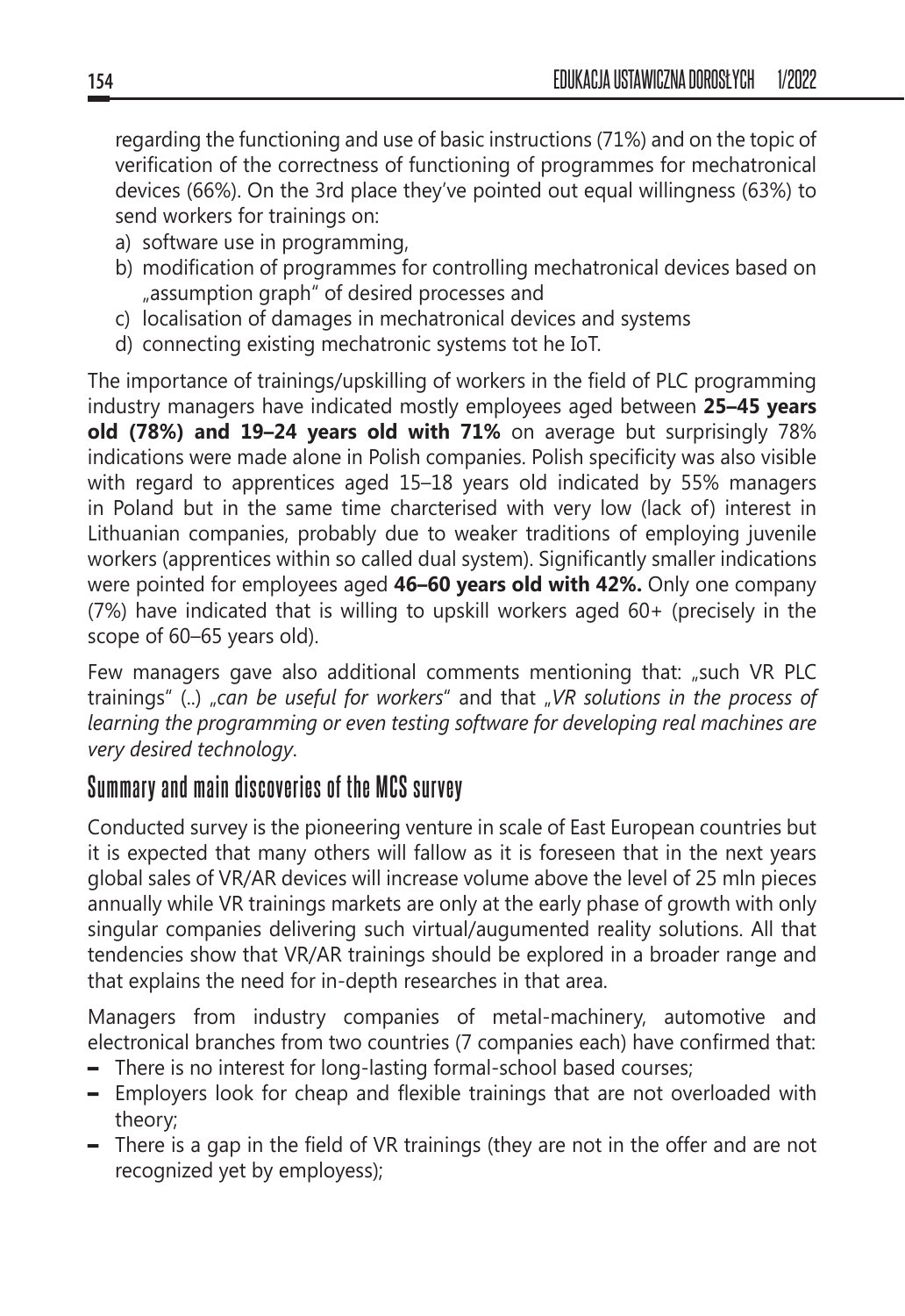– VR trainings are desired together with e-learning courses and soft skills development (it seems that our project can cover that areas).

There are some small differences with regard to substantive and practical areas of PLC trainings that managers find useful in Poland and Lithuania but they are not crucial. Some aspects like localisation of damages in mechatronic systems are more desired in Poland (68,5%) than in Lithuania (57%), while the assessment of the technical efficacy of mechatronic systems and devices (65%) is more important in Lithuania (87%) than in our country (71%), but generally those differences can be conected with particular companies specificity. It seems that in Poland individual contacts are more important as a transmission belt for spreading the news on training offers and possibilities (94% in Poland vs 71% in Lithuania) but due to small sample of chosen companies it can't be seen as meaningful. It is worth mentioning that in the creation of the course program, the approach of MES – Modules of Employable Skills is used (Symela, 1999). That is due to the fact that learning path consist of competences (confirmed with micro-credentials and namely badges) and they consist of minimum three or four learning nuggets. In that way, easily such learning of competencies can be turned into modules.

VR-PLC project is funded by EIT Manufacturing. EIT Manufacturing is an Innovation Community within the European Institute of Innovation & Technology (EIT) – that connects the leading manufacturing actors in Europe. Fueled by a strong interdisciplinary and trusted community, EIT-M will add unique value to European products, processes, services – and inspire the creation of globally competitive and sustainable manufacturing. Results of all EIT-M projects (learning nuggets and learning paths) are going to be placed in special learning platform www.skillsmove.eu. It is worth to mention that for all developed learning nuggets (short "portions" of knowledge or skills) there is a also designed learning path as sets of minimum three learning nuggets can be combined into one competence – even if they were developed within different projects. That is a new approach that can be associated with *Council Recommendation on a European approach to micro-credentials for lifelong learning and employability* that is planned to be introduced soon by European Commission.

## **References**

- 1. Łobocki M. (2011), *Metody i techniki badań pedagogicznych*, Wydawnictwo Oficyna Wydawnicza Impuls, Kraków.
- 2. Maddox T. (2017), *The science of VR/AR/MR "Training for retention": Training is only half of the story…and not even the most important half*, Linkedin .
- 3. Stępnikowski A. (2022), *Guidebook for Training of SDG Trainers*, OECD, Warsaw-Paris, (in the process of being published).
- 4. Symela K. (1999), *The principles of implementation and evaluation of modular programmes in training of adults*. MoLSP, ILO, ITeE, Warsaw-Geneva-Radom.